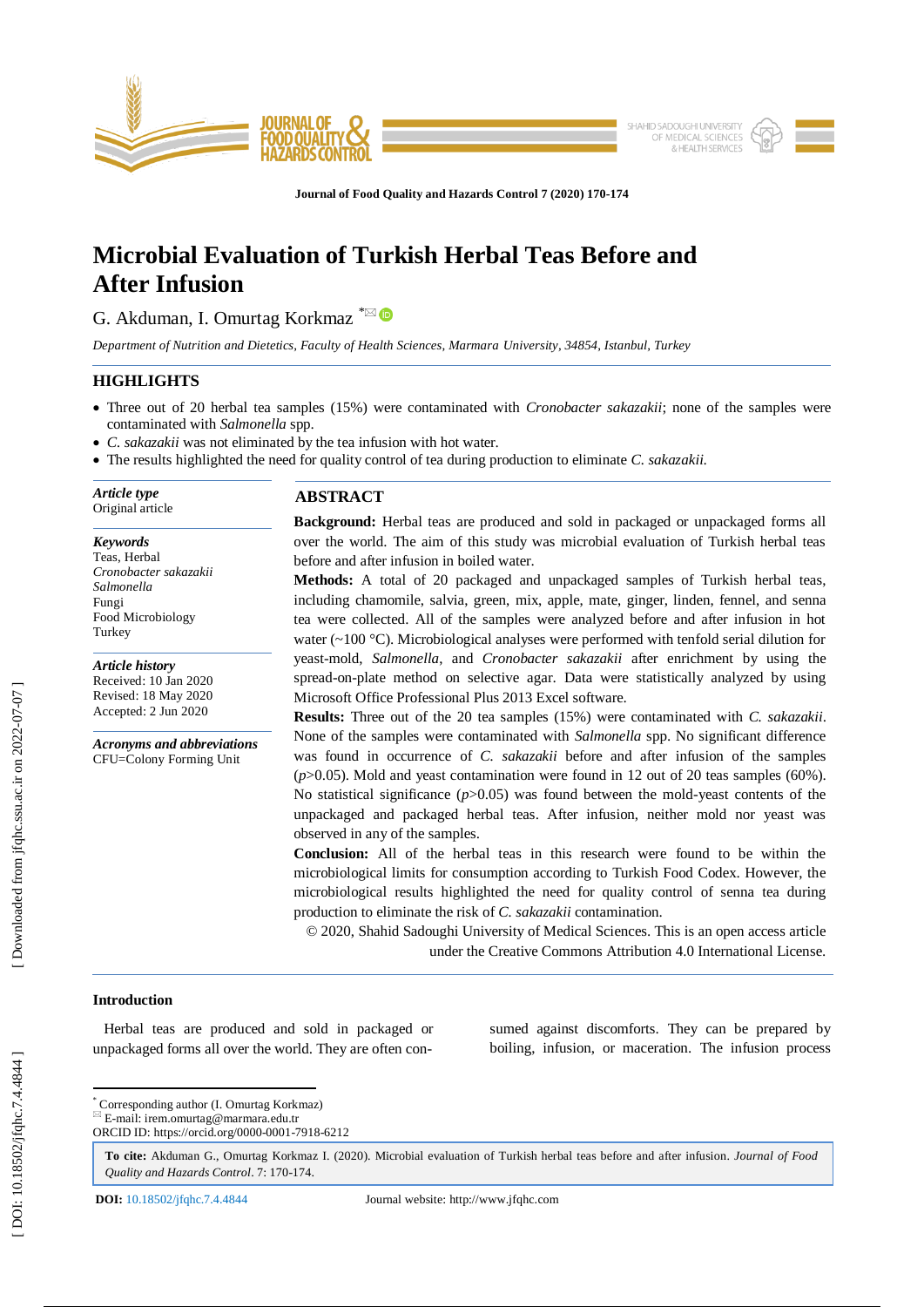protects the beneficial effects more and is mostly preferred because of its simplicity (Jäger et al., 2011). However, during their growth, production, and storage, teas might be microbiologically contaminated through different routes, making them harmful rather than beneficial (Székács et al., 2018). Hence, heat treatment may not be sufficient to eliminate the microbial pathogens.

 A variety of herbal teas are available on the market, providing various benefits for health, such as sedative and antioxidant effects in addition to supporting cardiovascular physiology, protecting against cold, strengthening the immune system, and providing defense against pathogens via their antimicrobial properties (Poswal et al., 2019). Phenolic compounds in herbal teas have been particularly investigated for their potentials against some gastrointestinal pathogens, including *Salmonella*, *Helicobacter pylori*, as well as *Campylobacter jejuni* (Jarriyawattanachaikul et al., 2016). Despite the various health benefits of herbal teas, some microbiological assessments indicate high microbial contamination in numerous herbal tea products worldwide. Only some of these microorganisms can be inactivated with hot water, and importantly, most of the bacterial spores are not affected by hot water (Nas, 2004). Besides, antimicrobial efficacies of herbal phytochemicals might change with the pH level of tea (Oh et al., 2013).

 Analysis of the consumer profile indicates that women prefer herbal teas more than men in Turkey, and this tendency decreases with age (Ulusoy and Seker, 2013). Even infants within their first years of life can encounter with herbal teas worldwide (Zhang et al., 2011). Relative to adults, infants are more vulnerable to pathogens due to their weak physiology and metabolism, and dose amounts per body weight they receive. Thus, although infants have a low risk of pathogenic exposure related to herbal tea consumption, they are more susceptible to develop serious infectious diseases (Bianco et al., 2008).

 Another risk factor considered is that unpackaged herbal teas are assumed to be at higher risk of food -borne pathogens than packaged and controlled products. Nevertheless, *Salmonella* spp. contamination in packaged herbal tea products has previously caused multiple recalls (Gurtler et al., 2014). *Cronobacter sakazakii* is another pathogenic agent sometimes reported in herbal teas. It is a heat -resistant bacterium and presents a health risk particularly for infants (Stojanović et al., 2011). Manufacturers can reduce the microbial load in herbs by food processing practices, such as drying. However, several bacterial species such as *C. sakazakii* which are resistant to drying may endure the drying process (Beuchat, 2009). Besides, inappropriate drying or storage conditions can cause mold contamination and/or mycotoxin production, which can not be eliminated by boiling (Kosalec et al., 2009; Monbaliu et al., 2010).

 In accordance with the above -mentioned reasons, the main aim of this study was microbial evaluation of Turkish herbal teas before and after infusion in boiled water.

## **Materials and methods**

## *Sample collection*

 A total of 20 samples from 10 different types of herbal teas were collected as packaged (n=10) and unpackaged (n=10) during June -December 2017. The packaged and unpackaged herbal teas were obtained from markets and herbalists located in Istanbul, Turkey, respectively. The tea types included linden (*Tilia cordata*), sage (*Salvia officinalis*), green (*Camellia sinensis*), chamomile (*Matricaria chamomilla*), fennel (*Foeniculum vulgare*), senna (*Cassia angustifolia*), ginger (*Zingiber officinale*), mate (*Ilex paraguariensis*), apple (*Malus domestica*), and mixed tea consisting of cinnamon, raspberry, stinging nettle, and birch leaves in addition to fennel, gunpowder tree bark, rosehip, juniper fruit, calendula, elderberry fruit, and yarrow.

## *Infusion proces s*

 Infusion was performed by mixing 10 g of dry herb with 90 ml of boiling water  $(-100 \degree C)$ . Samples with boiled water were left for 30 min to mimic tea brewing. Microbiological analyses were conducted with pre -infusion (dry herbal tea) and post -infusion samples.

## *Microbiological analysis*

Infused  $(10 \text{ ml})$  and dry herb  $(10 \text{ g})$  samples were separately mixed with 90 ml Enterobacteriaceae Enrichment Broth (Oxoid CM0317, ThermoFisher, United Kingdom) for the analyses of *C. sakazakii*, and with 90 ml Buffered Peptone Water (Oxoid CM0509, ThermoFisher, UK) for the analysis of *Salmonella* sp p*.*  (1/10 ratio). These bacteria are investigated regard to their presence on selective agar media, i.e. Brilliance *Enterobacter sakazakii* Agar [DFI] (Oxoid CM1055, ThermoFisher, UK) was used for the *C. sakazakii* analyses, whereas Modified Semi -Solid Rappaport Vassiliadis (Oxoid CM0910, ThermoFisher, UK) and Xylose Lysine Deoxycholate (XLD; Merck 105287, Germany) agar were used for the detection of *Salmonella* spp. after enrichment. For the analyses of yeast -mold contamination, tenfold serial dilution was prepared from  $10^{-1}$  to  $10^{-5}$  with Peptone Water (Oxoid CM0009, ThermoFisher, UK). Appropriate dilutions were spread onto Dichloran Rose -Bengal Chloramphenicol (DRBC; Oxoid CM1148, ThermoFisher, UK) agar plates for enumeration of yeast -mold. The names of the microor -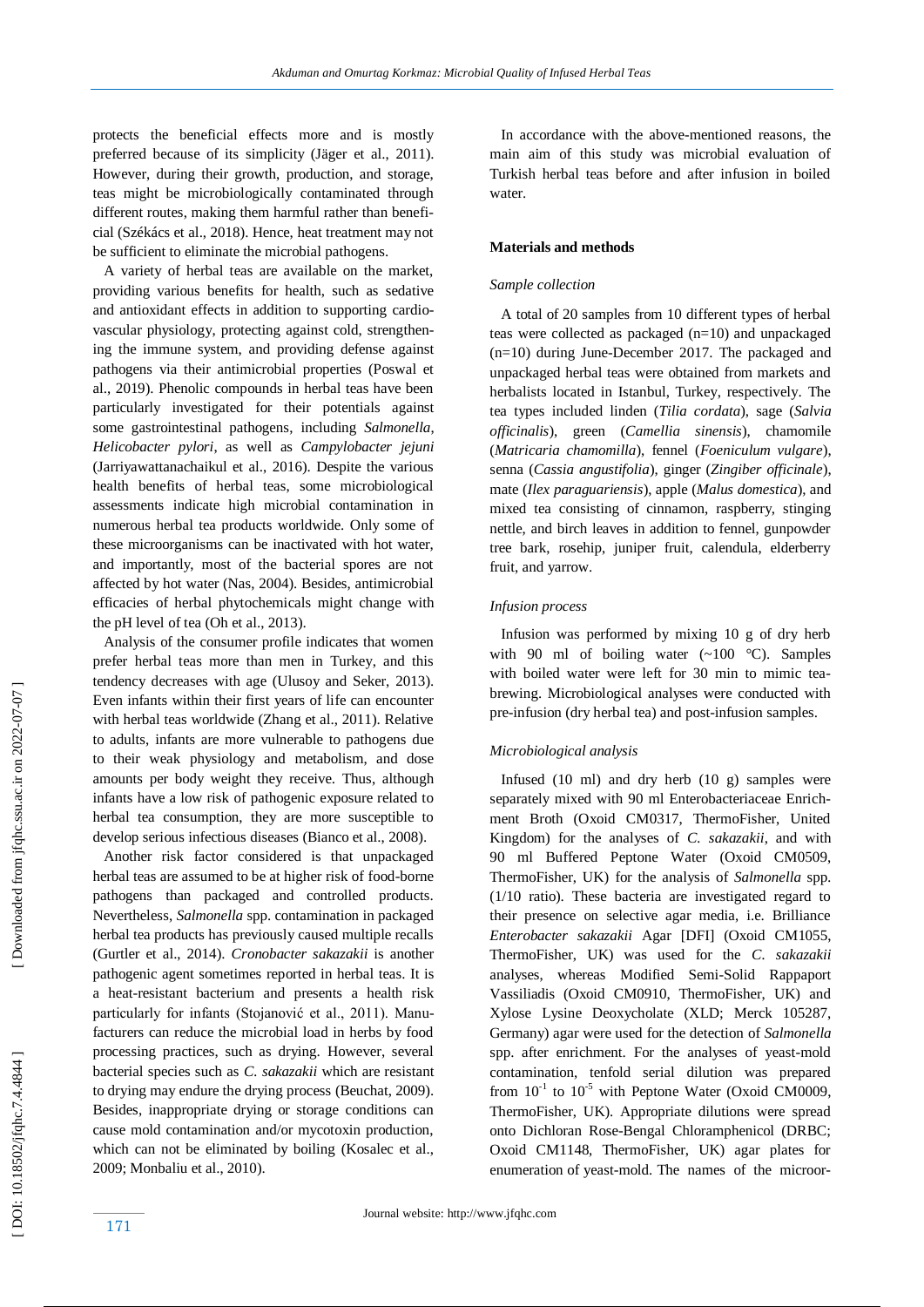ganisms investigated and media used in the isolation are given in Table 1.

# *The pH analysis*

 The pH of all infused samples were measured with a pH meter (MILWAUKEE MW 102, United States).

# *Data analysis*

 All data of this study were statistically analyzed using Microsoft Office Professional Plus 2013 Excel software.

# **Results**

 The results of the microbiological analyses are given in Table 2. Three out of 20 tea samples (15%) were contaminated with *C. sakazakii*. This bacterium survived after infusion in both of the packaged and unpackaged senna tea samples. None of the samples were contaminated with *Salmonella* spp. No significant difference was found in occurrence of *C. sakazakii* before and after infusion of the samples  $(p>0.05)$ .

 Mold and yeast contaminations were found in 12 out of 20 teas samples (60%). No statistical significance (*p*>0.05) was found between the mold-yeast contents of the unpackaged and packaged herbal teas. After infusion, neither mold nor yeast was observed in any of the samples.

 The pH values were measured after infusion. The lowest and highest pH values were found in the unpackaged apple and packaged linden tea samples as pH 3.17 and pH 6.63, respectively (Table 2). There was no statistical significance  $(p>0.05)$  between the pH values of the unpackaged and packaged teas. The overall median pH of the samples was 5.82.

**Table 1:** Methods used for microbiological analysis of Turkish herbal tea samples

| <b>Microorganism</b>     | Method                                                                                                            | Reference                |
|--------------------------|-------------------------------------------------------------------------------------------------------------------|--------------------------|
|                          |                                                                                                                   |                          |
| Salmonella               | Pre-enrichment in Buffered Peptone Water (Oxoid CM0509, ThermoFisher, UK),<br>incubation at $37^{\circ}$ C, 24 h. | Da Silva et al. $(2013)$ |
|                          | Drop on MSRV motility agar (Oxoid CM0910, ThermoFisher, UK), incubation at                                        |                          |
|                          | 42 °C, 24 h.                                                                                                      |                          |
|                          | Spreading on XLD agar (Merck 105287, Germany), incubation at 37 °C, 24 h.                                         |                          |
|                          | Isolation of typical (black) single colonies on XLD agar, and identification with                                 |                          |
|                          | API 20E (BioMérieux, France).                                                                                     |                          |
| Cronobacter<br>sakazakii | Pre-enrichment in Enterobacteriaceae Enrichment broth (Oxoid CM0317,                                              | Cetinkaya et al. (2013)  |
|                          | ThermoFisher, UK), incubation at $37^{\circ}$ C, 24 h.                                                            |                          |
|                          | Spreading on Brilliance <i>Enterobacter sakazakii</i> agar [DFI] (Oxoid CM1055,                                   |                          |
|                          | ThermoFisher, UK), incubation at $37^{\circ}$ C, 20 h.                                                            |                          |
|                          | Isolation of typical (green-turquois) single colonies, and identification with API                                |                          |
|                          | 20E (BioMérieux, France).                                                                                         |                          |
| Yeast-mold               | Preparation of serial dilution in 0.1% Peptone Water (PW).                                                        | Da Silva et al. $(2013)$ |
|                          | Spreading on DRBC agar (Oxoid CM1148, ThermoFisher, UK), incubation at 25                                         |                          |
|                          | $\mathrm{C}$ , 5 days.                                                                                            |                          |
|                          | Enumeration of the grown colonies.                                                                                |                          |

**Table 2:** Microbial counts (Colony Forming Unit/g) and pH levels of Turkish herbal tea samples

| <b>Samples</b>                        | Unpackaged         |   |  |                |                          |   | Packaged        |                    |   |  |                |        |                          |   |      |
|---------------------------------------|--------------------|---|--|----------------|--------------------------|---|-----------------|--------------------|---|--|----------------|--------|--------------------------|---|------|
|                                       | Before infusion    |   |  | After infusion |                          |   | Before infusion |                    |   |  | After infusion |        |                          |   |      |
|                                       |                    | B |  |                | B                        |   |                 |                    | B |  |                |        | B                        |   |      |
| Chamomile tea (Matricaria chamomilla) | $7.62\times10^3$   |   |  | $<$ 10         |                          |   | 5.76            | <10                |   |  |                | $<$ 10 |                          |   | 6.40 |
| Sage tea (Salvia officinalis L.)      | $6.10\times10^{3}$ |   |  | $<$ 10         | $\overline{\phantom{a}}$ |   | 5.90            | <10                |   |  |                | $<$ 10 |                          | ۰ | 6.20 |
| Green tea (Camellia sinensis)         | <10                |   |  | ${<}10$        | $\overline{\phantom{a}}$ | ۰ | 5.43            | $5.0 \times 10^3$  | ۰ |  |                | $<$ 10 | $\overline{\phantom{0}}$ | ۰ | 5.94 |
| Mixed tea                             | <10                |   |  | ${<}10$        | $\overline{\phantom{a}}$ | ۰ | 6.22            | $2.89\times10^{3}$ | ۰ |  |                | < 10   | $\overline{\phantom{0}}$ | - | 6.04 |
| Apple tea                             | <10                |   |  | $<$ 10         | $\overline{\phantom{a}}$ | ۰ | 3.17            | <10                |   |  |                | <10    | $\overline{\phantom{0}}$ | ۰ | 3.44 |
| Mate tea (Ilex paraguariensis)        | $1\times10^2$      |   |  | $<$ 10         | $\overline{\phantom{a}}$ | ۰ | 5.63            | $1\times10^2$      | ۰ |  |                | <10    | $\overline{\phantom{a}}$ | - | 5.51 |
| Ginger tea (Zingiber officinale)      | <10                |   |  | $<$ 10         | $\overline{\phantom{a}}$ |   | 3.92            | <10                |   |  |                | $<$ 10 |                          | ۰ | 5.69 |
| Linden tea (Tilia cordata Miller)     | $2\times10^2$      |   |  | <10            | $\overline{\phantom{a}}$ | ۰ | 5.66            | $7.6 \times 10^3$  |   |  |                | <10    |                          | ۰ | 6.63 |
| Fennel tea (Foeniculum vulgare)       | $2.77\times10^{4}$ |   |  | <10            |                          | ۰ | 6.14            | $6\times10^2$      |   |  |                | <10    |                          | ۰ | 5.90 |
| Senna tea (Cassia angustifolia)       | $3.76\times10^{4}$ |   |  | $<$ 10         | $\overline{\phantom{a}}$ |   | 5.89            | $1.1\times10^{3}$  |   |  |                | $<$ 10 |                          |   | 5.66 |

Senna tea (*Cassia angustifolia* ) 3.76×10 - A: Yeast -mold; B: *Salmonella*; C: *Cronobacter sakazakii*; D: pH

[Downloaded from jfqhc.ssu.ac.ir on 2022-07-07]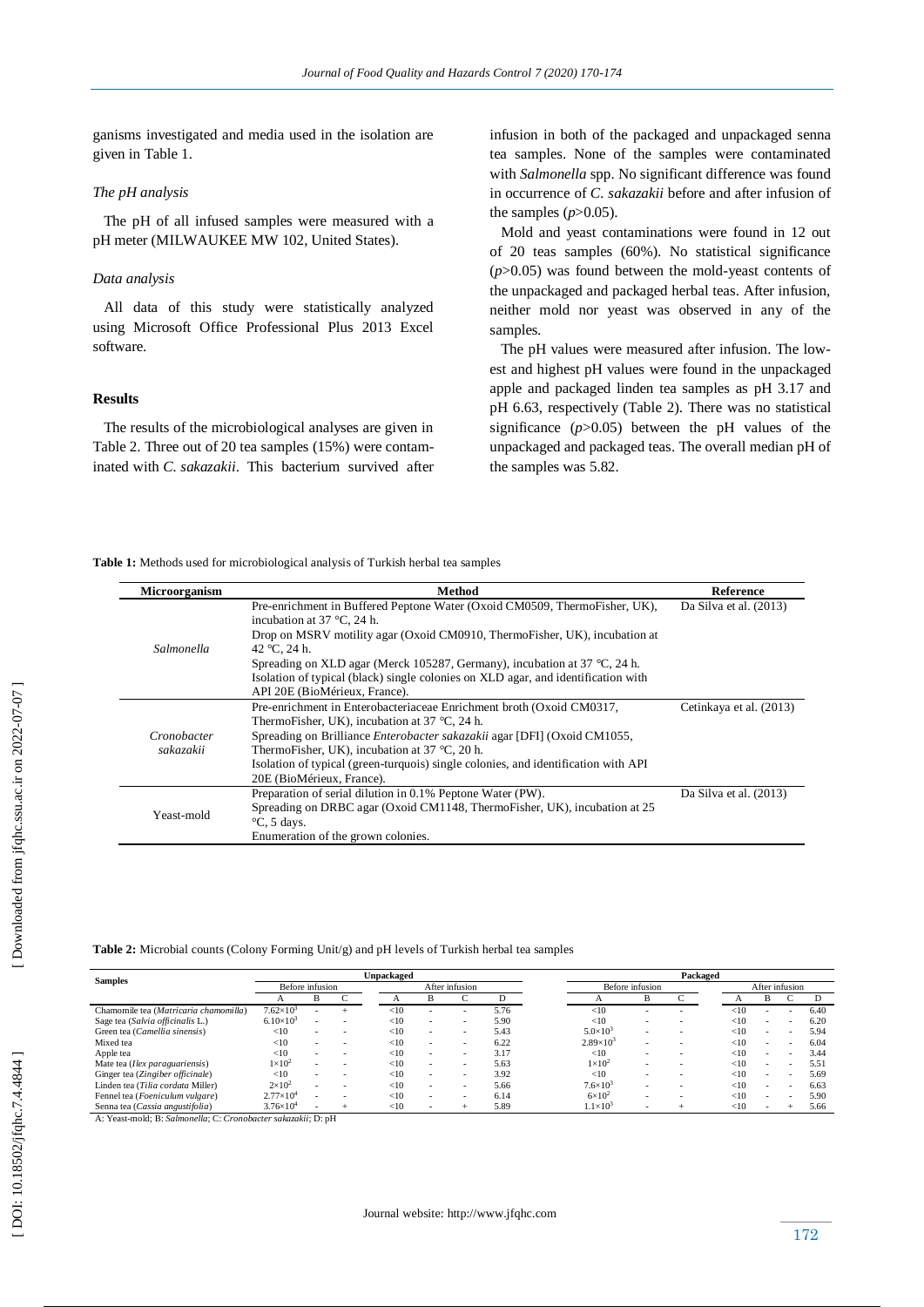## **Discussion**

 In this research, *C. sakazakii* in the senna tea (*Cassia angustifolia*) still existed after infusion in boiled water. In the study of Stojanović et al. (2011), *C. sakazakii* was found in 32% of the 14 different types of tea from Belgrade, Serbia, including senna, sage, and several fruit teas. This bacterium can remain viable after infusion due to its resistance to drying and heating. Also, in our study, both of the packaged and unpackaged senna tea samples were contaminated with this bacterium, raising the possibility that senna plant may intrinsically have a high risk of contamination with this bacterium, and it needs to be investigated at what stage this contamination is likely to occur. In Pakistan, 27% of the herbal teas have been found contaminated with *Salmonella* within the range of  $2\times10^{1}-8.4\times10^{3}$  Colony Forming Unit (CFU)/g (Khattak, 2012). *Salmonella* was not found in any of the samples analyzed in the present study, complying with the microbiological criteria of Turkish Food Codex (TFC, 2011). However, for the presence of *C. sakazakii* in herbal teas, there is no criterion in the microbiological criteria of Turkish Food Codex (TFC, 2011).

 In the United States, Tournas and Katsoudas (2008) detected mold and yeast contamination in 88% of the chamomile teas. European Herbal Infusion s Association (EHIA, 2018) restricted the yeast and mold levels to  $10^4$ /g and  $10^5$ /g, respectively. According to the Directive on Microbiological Criteria of Turkish Food Codex, presence of yeast and mold in herbal teas is limited to  $10<sup>5</sup>$ CFU/g -ml (TFC, 2011) and no sample in the present study exceeded these limits.

 Generally, the antimicrobial properties of plant leaves are higher than that of roots (Oh et al., 2013). A protective effect of green tea against *Salmonella*, an inhibitory effect of mate tea against Gram -positive bacteria, and antimicrobial properties of sage tea were also investigated against many bacterial species, such as *Bacillus cereus, Klebsiella pneumoniae, Morganella morganii, Pseudomonas aeruginosa,* and *Staphylococcus aureus* (Albayrak et al., 2012; Oh et al., 2013). Additionally, senna tea has been found to have antimicrobial activity against *B. cereus* after infusion process (Albayrak et al., 2012).

 The pH levels of herbal teas may vary according to their growth and processing conditions. Consumption preferences may also vary among individuals in part due to differences in the pH values (Phelan and Rees, 2003). The mean pH of herbal teas are recorded to be 3.15 by Brunton and Hussain (2001), and ranges from 2.73 to 5.85 according to the study of Malik et al. (2013), which are slightly lower than the median result (5.82) of the current work. Phelan and Rees (2003) detected a higher pH value in chamomile tea from Thailand (7.08) than that of the present study (6.40). The pH levels may affect the active ingredients of phytochemical compounds and antimicrobial activities of herbal teas. Allicin, a chemical metabolite extracted from sulphide/thiol plants, such as garlic, onion, and shallot, is most stable at the pH 5-6 (Jarriyawattanachaikul et al., 2016). In our study, 6 out of 10 unpackaged and 5 out of 10 packaged herbal teas were within this pH range. The apple tea had the lowest pH value  $(3.31\pm0.19)$  among our samples.

## **Conclusion**

 All of the herbal teas in this research were found to be within the microbiological limits for consumption according to Turkish Food Codex. However, the microbiological results highlighted the need for quality control of senna tea during production to eliminate the risk of *C. sakazakii* contamination. Due to this sensitivity of contamination, necessary precautions should be taken for the storage conditions, such as temperature and humidity, as well as for the prevention of contamination by pests and microbes at every stage of production. Nevertheless, increasing the number of samples in future studies is expected to be useful in obtaining a wider data and making the necessary risk assessment.

# **Author contributions**

 Both authors participated equally in designing the research outline, analyzing the data, writing the manuscript, and conducting the experiment. Both authors read and approved the final revised manuscript.

#### **Conflicts of interest**

 Both authors declare that there was no conflict of interest regarding the publication of this article.

#### **Acknowledgements**

 This study was financially supported by Marmara University Research Council (BAPKO, SAG-C-YLP-081117 -0620). The research was approved (Code Number: 05062017 -149) by the ethics committee of the Institute of Health Sciences, Marmara University.

#### **Reference s**

Albayrak S., Aksoy A., Sagdic O., Albayrak S. (2012). Antioxidant and antimicrobial activities of different extracts of some medicinal herbs consumed as tea and spices in Turkey. *Journal of Food Biochemistry* . 36: 547 -554. [DOI: 10.1111/j.1745 -4514. 2011.00568.x]